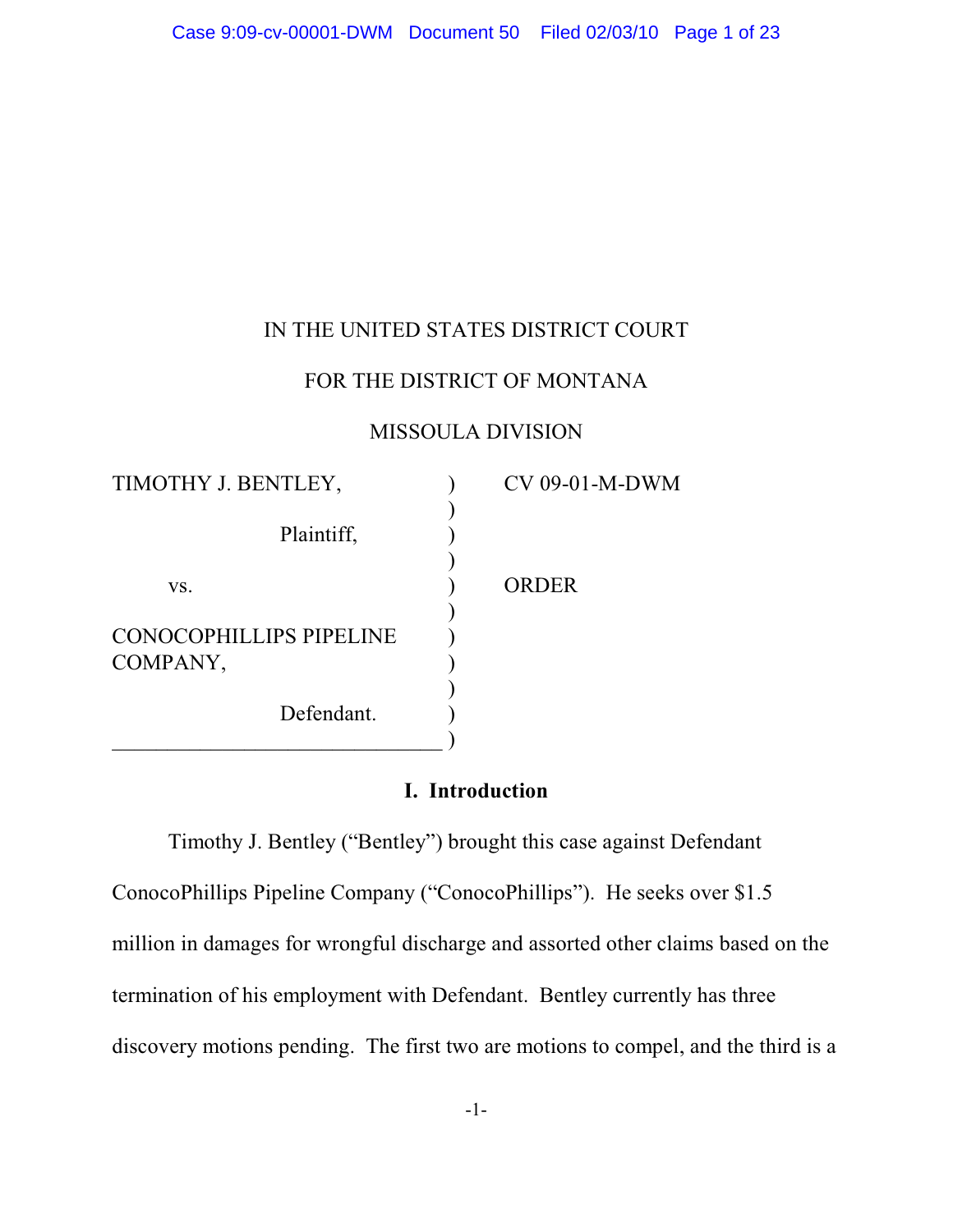motion to exclude Defendant's expert witness. For the most part the motions are well taken as set forth below.

#### **II. Factual Background**

In 2007, Bentley was working for pipeline company Kinder Morgan, in Seattle, Washington. He interviewed for a job with ConocoPhillips at its Spokane, Washington facility. After the interview process, he was instead offered a position at ConocoPhillips' Missoula facility. Bentley claims he took the job in part because he was told he would work a rotating four day on-three day off schedule. He started working at the Missoula plant as an operator in April of 2007.

Bentley claims his work conditions were dangerous and he was forced to work overtime without being paid the overtime rate. Based on his dissatisfaction, on November 7, 2008, Bentley utilized ConocoPhillips' confidential reporting system to report to the company about problems with its Missoula Facility. He was also upset with his supervisor. Bentley claims that this confidential information was sent to his supervisor, who in turn retaliated against him. What next took place forms the factual predicate for this dispute. On November 12, 2008, after hearing that Bentley might pose a risk to the workplace, personnel from ConocoPhillips' Texas office flew to Missoula to speak with him. Relying on some source, Texas Conoco people asked to search Bentley's truck. Bentley

-2-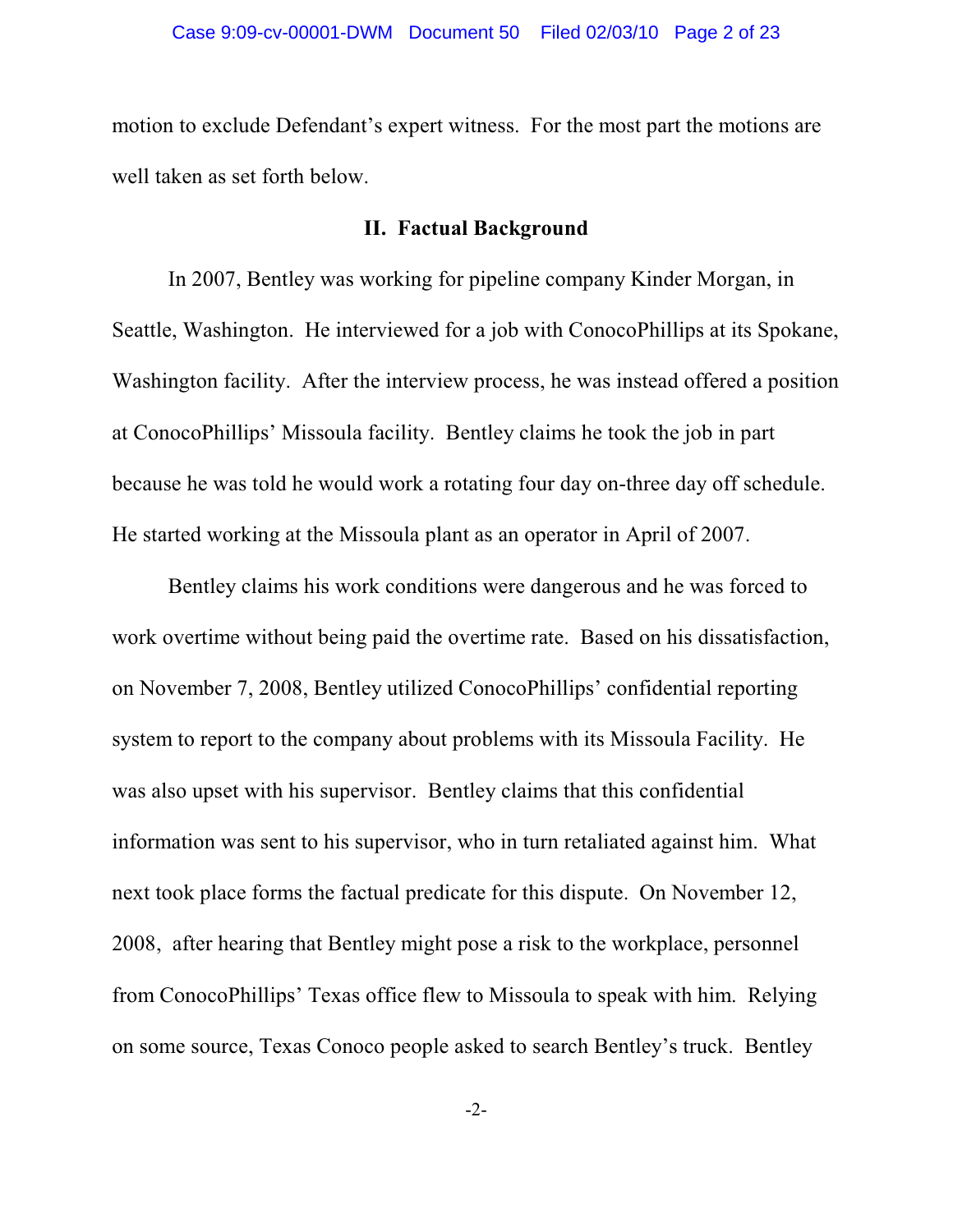#### Case 9:09-cv-00001-DWM Document 50 Filed 02/03/10 Page 3 of 23

refused, and was immediately suspended. Five days later on November 17, 2008, Bentley received a letter terminating him.

Bentley's suit has ten claims for relief. The first three claims–(1) wrongful inducement, (2) negligent misrepresentation, and (3) constructive fraud–are based on ConocoPhillips allegedly luring Bentley from Seattle to Missoula with promises of a rotating schedule, opportunities for outdoor recreation, and better working conditions. Count (4) is for negligence stemming from the company, inter alia, failing to adequately hire, train and supervise its employees. Counts five through eight–(5) breach of contract, (6) breach of implied covenant, (7) breach of failure to pay wages, and (8) failure to pay overtime–are based on ConocoPhillips' alleged failure to pay Bentley in accordance with his contract and state law. Count (9) is for wrongful discharge, and count (10) seeks punitive damages.

#### **III.**

# **A. Standard of Review**

The court of appeals reviews discovery rulings for an abuse of discretion. Laub v. United States Dep't of Interior, 342 F.3d 1080, 1084 (9th Cir. 2003).

## **B. Motion to Compel**

To support his claim that ConocoPhillips negligently hired, trained and supervised its employees, Bentley requested the personnel file of his supervisor,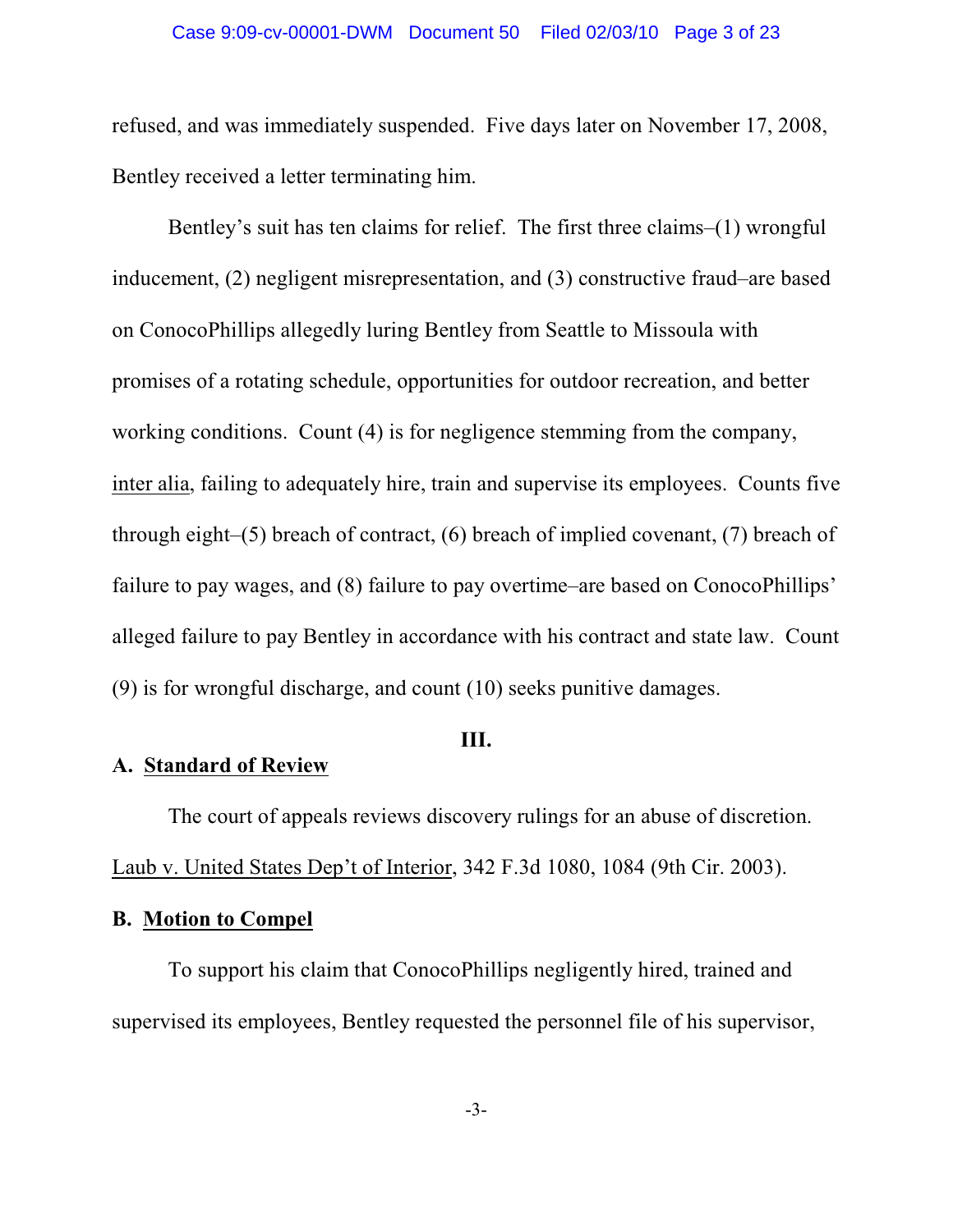Steve Thomas ("Supervisor"). ConocoPhillips objected to the request, ostensibly in order to protect the Supervisor's right to privacy under the Montana Constitution. Additionally, while deposing the Supervisor, Bentley's counsel asked questions about a past altercation between the Supervisor and another employee. Defense counsel instructed the Supervisor not to answer questions about the incident, again, in order to protect his privacy rights under the Montana Constitution. At no point has ConocoPhillips moved for a protective order under Fed. R. Civ. P. 26(c). Unquestionably the instruction at the deposition was improper. See Rule 30(c)(2), F. R. Civ. P.

Bentley now moves under Fed. R. Civ. P. 37(a)(3) and 30(d) for an order compelling Defendant to respond to the discovery request and to force the Supervisor to provide complete deposition testimony. His position is well taken.

1. Right to Privacy

ConocoPhillips argues employees have a right to privacy in their personnel files under the Montana Constitution. Montana Human Rights Div. v. City of Billings, 649 P.2d 1283 (Mont. 1982). However, the right to privacy only extends to state action. State v. Malkuch, 154 P.3d 558, 560 (Mont. 2007) (citing State v. Long, 700 P.2d 153, 157 (Mont. 1985)). An employee's constitutional right to privacy is infringed only when the state attempts to discover an individual's

-4-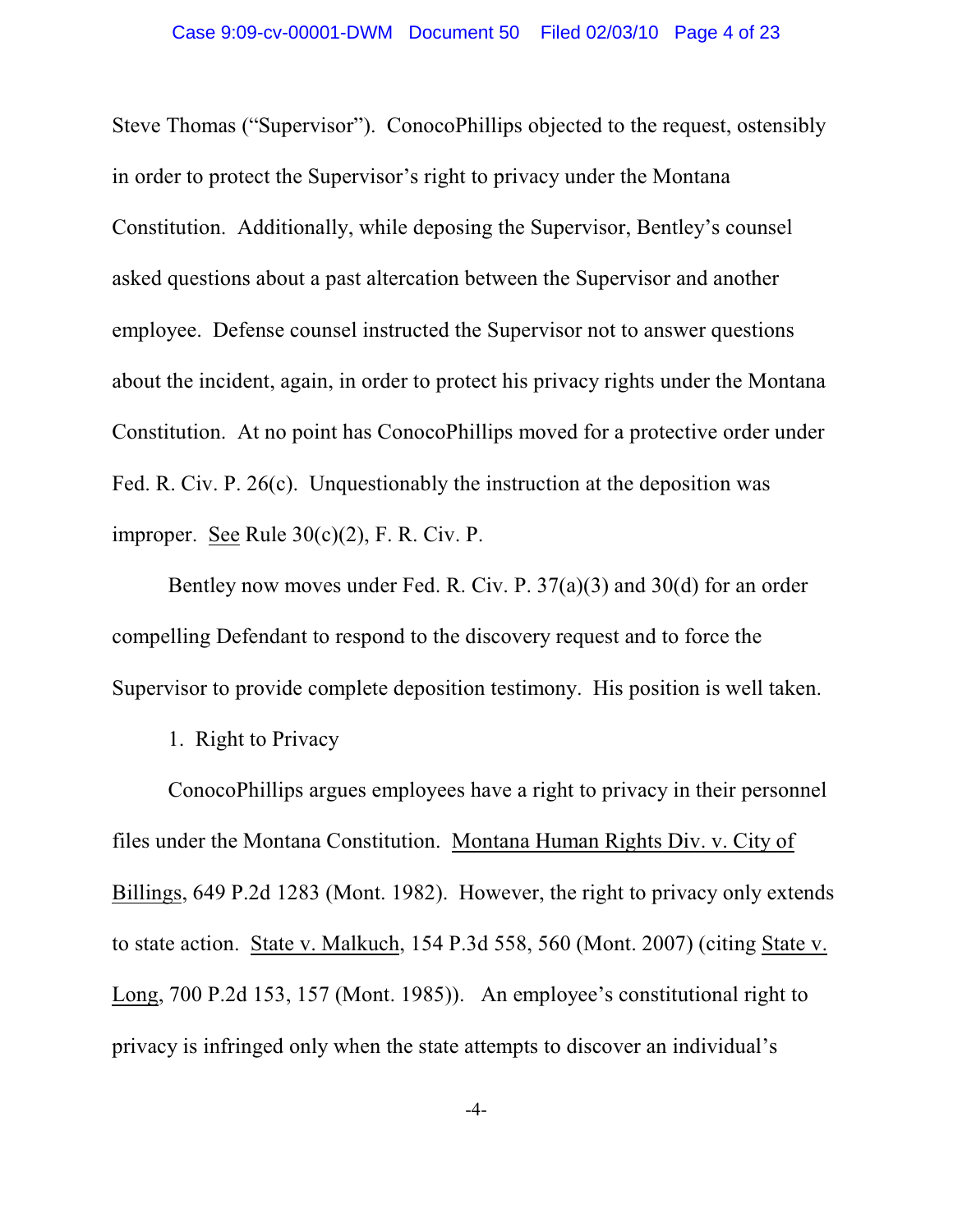personnel file or there is some other form of state action involved. See, e.g., State v. Burns, 830 P.2d 1318 (Mont. 1992) (holding that private employer's personnel records need not be disclosed to the State of Montana); City of Billings, 649 P.2d at 1285 (noting a right to privacy concern after state agency attempted to discover files). Here, neither party is a state actor. Thus, there is no constitutional privacy issues involved.<sup>1</sup>

There is a compelling interest to require the discovery here because the Supervisor's personnel file "could reasonably cast some light on the truth or falsity" of Bentley's claims, and there is no other way for Bentley to learn of the contents of the file. City of Billings, 649 P.2d at 1289. Thus, Defendant's objections to producing the requested personnel file and to allowing the Supervisor to be fully deposed are not well taken.

2. Protective Order

Federal Rule of Civil Procedure 26(c) empowers the Court to "issue an order to protect a party or person from annoyance, embarrassment, oppression, or undue burden or expense." ConocoPhillips has not sought a protective order to

<sup>&</sup>lt;sup>1</sup>ConocoPhillips acknowledges that "the Montana constitutional guarantee of privacy is applied to government intrusion." (Def.'s Response 5.) It argues that the Montana Supreme Court has stated that the "[i]nvasion of individual privacy by a fellow citizen is a bad thing." Dowart v. Caraway, 58 P.3d 128, 141 (2002). That does not mean, as ConocoPhillips seems to suggest, that the Montana Constitution protects a citizen from such conduct.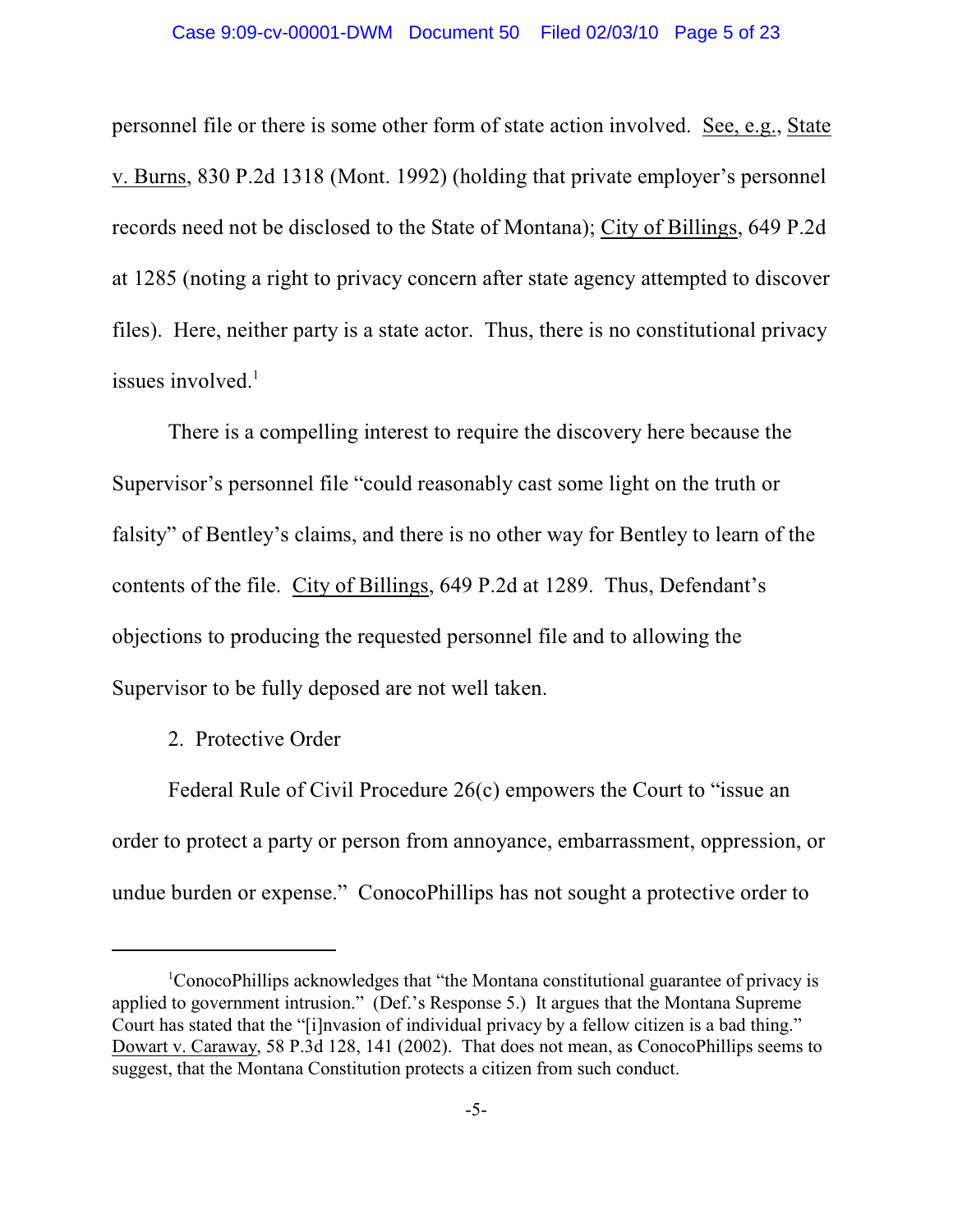limit or block the production of the Supervisor's personnel file, or to preclude deposition testimony about an incident involving the Supervisor and another employee. Before seeking to compel, Bentley first sought a compromise with ConocoPhillips by offering a protective order for and redaction of personal information from the Supervisor's file. (See dkt #29-2.) Unfortunately for ConocoPhillips, these attempts were rebuffed. (Dkt #29-3.)

In order to protect the Supervisor's privacy while promoting the speedy and inexpensive resolution of this matter, ConocoPhillips must produce the entire file after both parties agree to a protective order of limited dimensions focused solely on protecting the Supervisor's medical, family and financial information. The file must be produced within three calendar days of the entry of this order. Bentley is entitled to attorney fees and costs necessitated by ConocoPhillips' position.

## **C. Second Motion to Compel**

On December 11, 2009, Bentley filed a second motion to compel. This motion seeks an order requiring ConocoPhillips to fully respond to various interrogatories (nos. 5, 6 and 7) and requests for production (nos. 11, 12, 14 and 17).

#### 1. Local Rule 26.3

As an initial matter, ConocoPhillips argues that the Court need not consider

-6-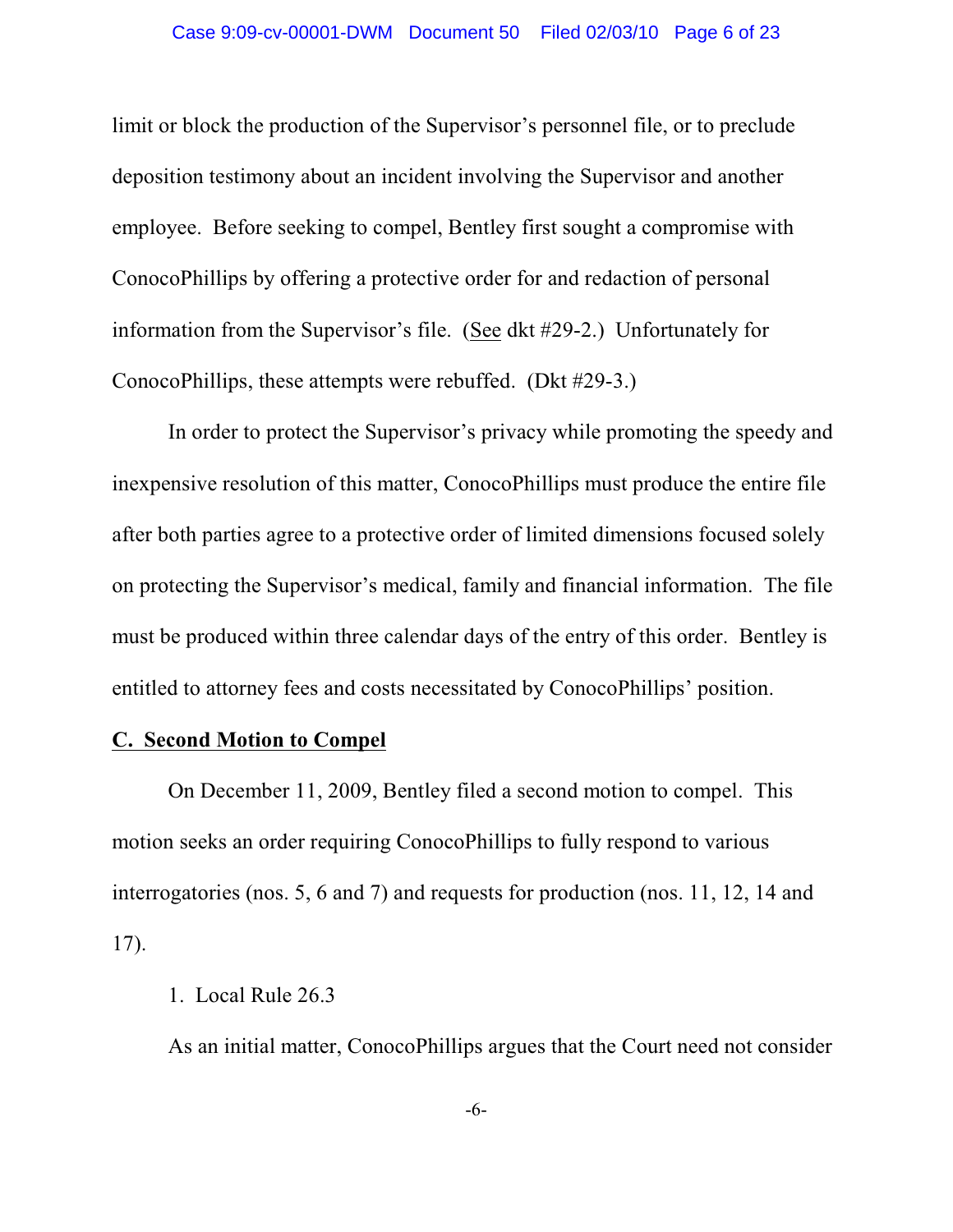Bentley's motion because he failed to comply with Local Rule  $26.3(c)(2)$ , which states:

[t]he Court will deny any discovery motion unless counsel have conferred concerning all disputed issues before the motion is filed. The mere sending of a written, electronic, or voice-mail communication does not satisfy this requirement. Rather, this requirement can be satisfied only through direct dialogue and discussion in a face to face meeting, in a telephone conversation, or in detailed, comprehensive correspondence.

ConocoPhillips disingenuously argues that there has been no conferring between the parties.

On June 26, 2009, Bentley sent a letter regarding discovery issues, and ConocoPhillips provided supplemental discovery responses on September 14, 2009. ConocoPhillips argues this exchange of letters fails to meet the terms of Local Rule 26.3.

The argument is not well taken. Bentley's June 26, 2009 letter states that its purpose is to "confer" with ConocoPhillips regarding specific discovery concerns with the intent to avoid "the Court's intervention." (Dkt #29-2, p. 1.) The letter explicitly addresses each of the discovery disputes Bentley raised in this motion. ConocoPhillips' response letter confirmed its refusal to produce some of the discovery that Bentley requested. Bentley's motion seeks intervention on those requests that were not resolved between the parties. This "detailed,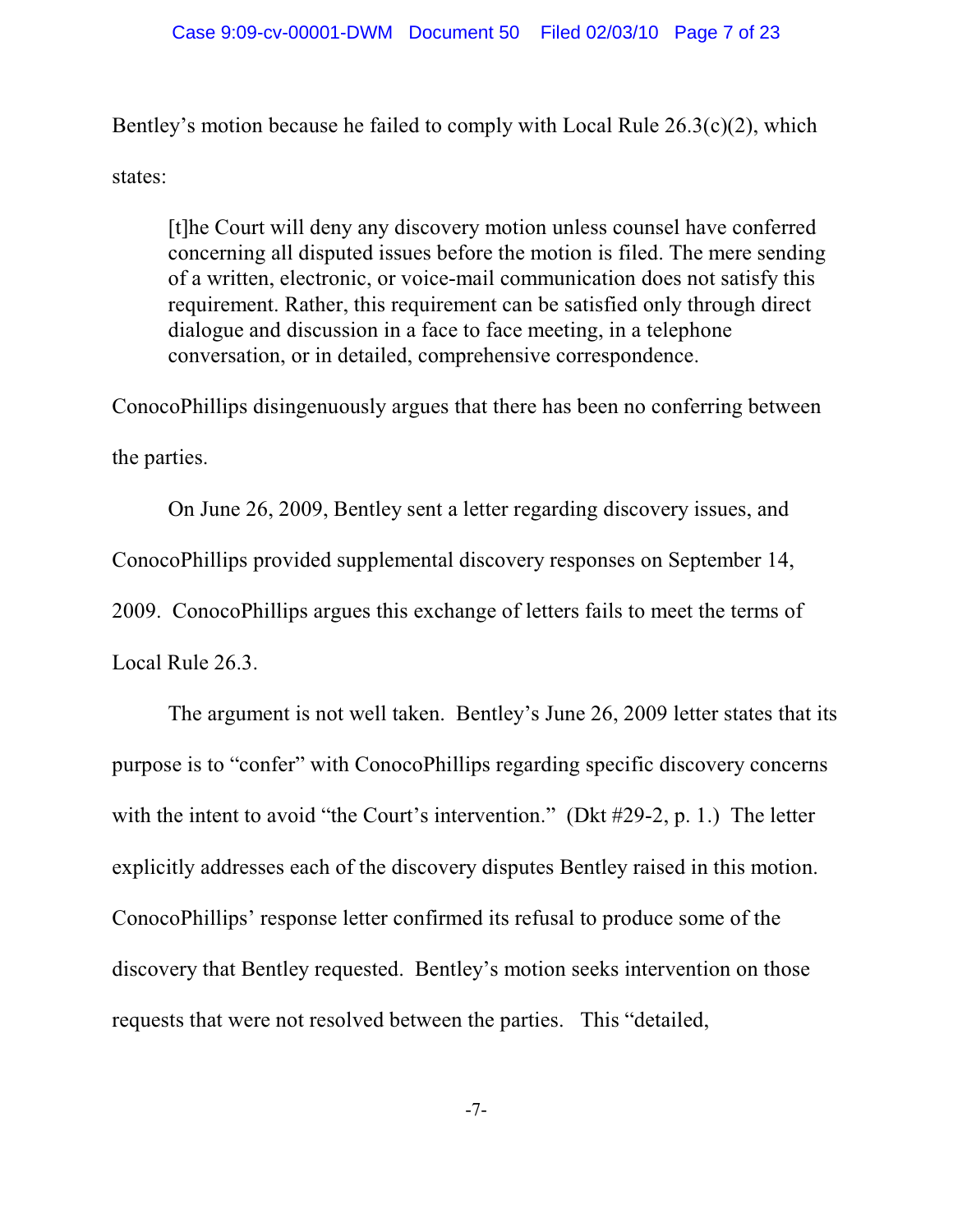comprehensive correspondence" between the parties satisfies the terms of Local Rule 26.3.

ConocoPhillips also argues that there was no Local Rule 26.3 discussion between the parties because Bentley did not file the motion until three months after correspondence. Implicit in this argument is the suggestion that if Bentley had only asked, ConocoPhillips would have produced. There is irony in the argument but not much more. Bentley raised his issues in a letter and even offered some compromises. ConocoPhillips flatly refused. The passage of a few months, with no indication that ConocoPhillips would be likely to work with Bentley on the issues in the interim, does not require him to engage in a second round of discussions before filing his motion.

2. Interrogatories 5, 6 and 7, and Requests for Production 11, 12 and 14

Bentley sent ConocoPhillips interrogatories to determine who the company had disciplined for the "type of infraction for which Bentley was accused," (no. 5), who the company had subjected "to a search request," (no. 6), and who the company had disciplined pursuant to its firearms policy. (No. 7). Each interrogatory also sought the circumstances and outcome of each episode, and had a corresponding request for related documents. (Nos. 11, 12 and 14).

In response, ConocoPhillips objected to each interrogatory and request on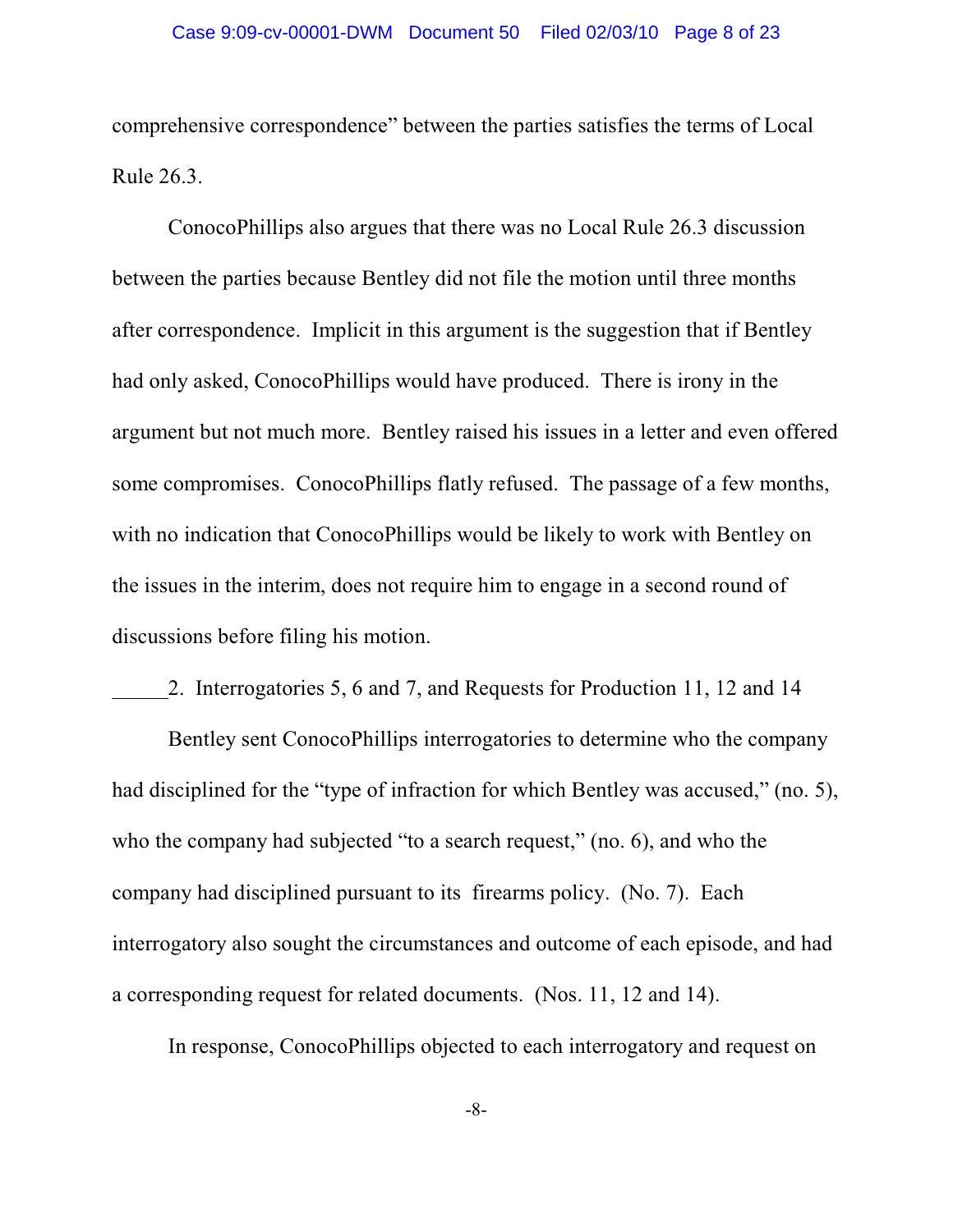#### Case 9:09-cv-00001-DWM Document 50 Filed 02/03/10 Page 9 of 23

the grounds that it is overly broad, burdensome, irrelevant, not reasonably calculated to lead to the discovery of admissible evidence, and that it violates the Montana Constitution's right to privacy. Additionally, Defendant objected to all questions but one for being vague. Now, however, ConocoPhillips only objects to these interrogatories and requests by asserting that they are overly broad and unduly burdensome.<sup>2</sup> The other objections are abandoned. Cardenas v. Dorel Juvenile Group, Inc., 232 F.R.D. 377, 380 (D.Kan. 2005).

Discovery can be limited when "the burden or expense of the proposed discovery outweighs its likely benefit, considering the needs of the case, the amount in controversy, the parties' resources, the importance of the issues at stake in the action, and the importance of the discovery in resolving the issues." Fed. R. Civ. P. 26(b)(2)(C)(iii); see also Nugget Hydroelectric, L.P. v. Pac. Gas and Elec. Co., 981 F.2d 429, 438-39 (9th Cir. 1992) (noting the appropriateness of refusing an "unnecessarily burdensome and overly broad" discovery request). The responding party has the burden to show the costs and efforts required to produce the requested information. Fed. R. Civ. P. 26(b)(2) advisory committee's notes. The requesting party then must show its needs for the discovery outweigh those

<sup>&</sup>lt;sup>2</sup>ConocoPhillips incorporates its arguments on the right to privacy addressed in the previous motion. The objection suffers the same fatal flaws as set forth above.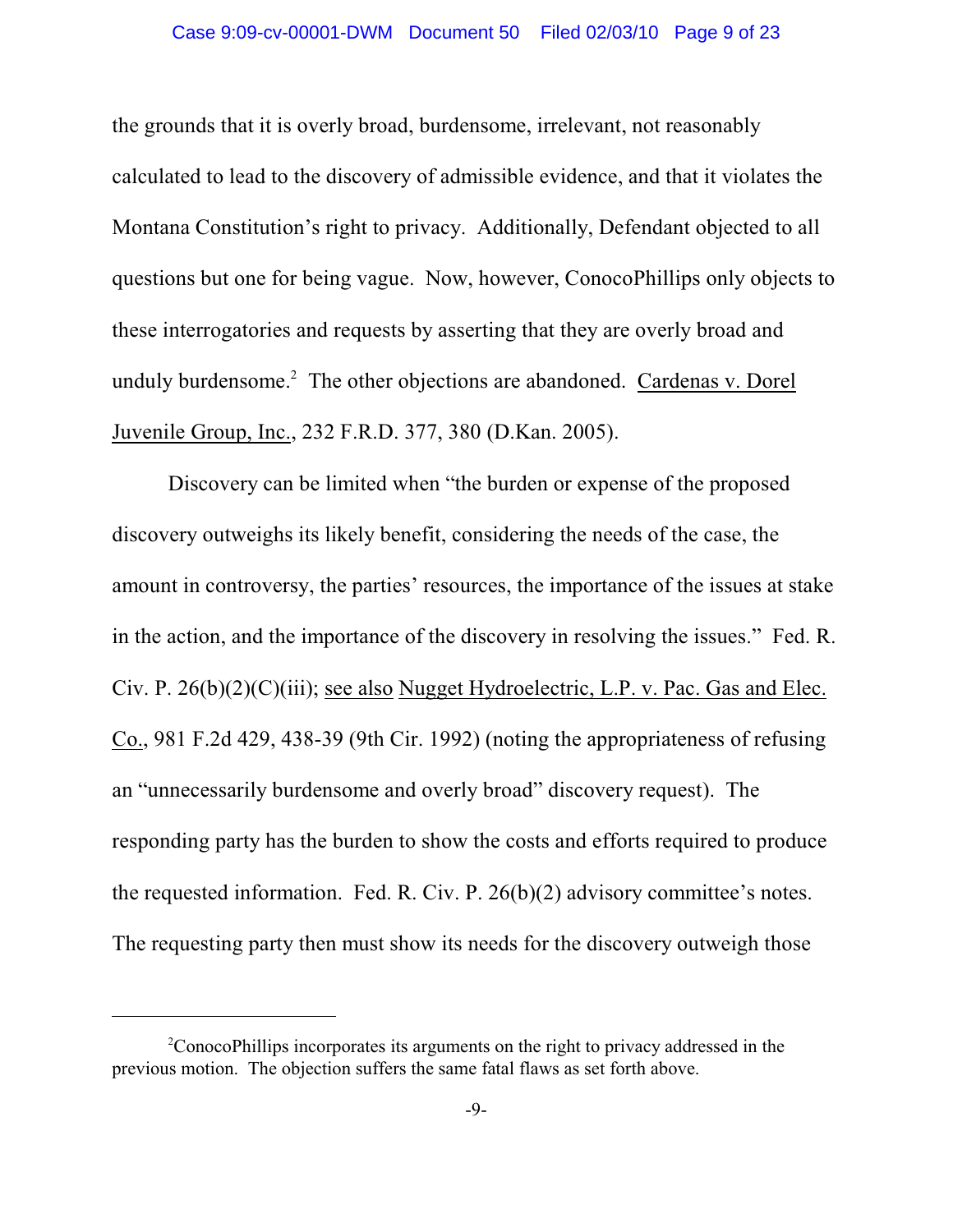costs and efforts. Id.

ConocoPhillips argues that Bentley's requests are unduly burdensome. In support, the company notes that it has over 34,000 current employees around the world, to say nothing of its number of past employees. It has no centralized database to track every time a vehicle search has been requested, or what, if any, disciplinary action followed. Bentley has not limited his request to incidents that were recorded. ConocoPhillips contends that to provide Bentley with the information he requests would require it to contact facility managers–past and present–at every facility across the globe to enquire if they performed a vehicle search of an employee and what the outcome was. This in turn, or so the argument goes, would lead to interviews with other personnel, and then reviewing personnel files. In short, ConocoPhillips claims there is no efficient way to locate the information as requested.<sup>3</sup>

Bentley's requests are burdensome. The question then becomes are they unnecessarily so. Bentley rationalizes that his request for information about all facilities around the world is warranted because Defendant is a large corporation

<sup>&</sup>lt;sup>3</sup>Bentley faults ConocoPhillips for failing to submit an affidavit establishing these details. The nature of the interrogatories renders this argument moot. The questions as posed are too broad and it would be unwieldy to answer them as posed. Perhaps more artful interrogatories would have avoided the dispute.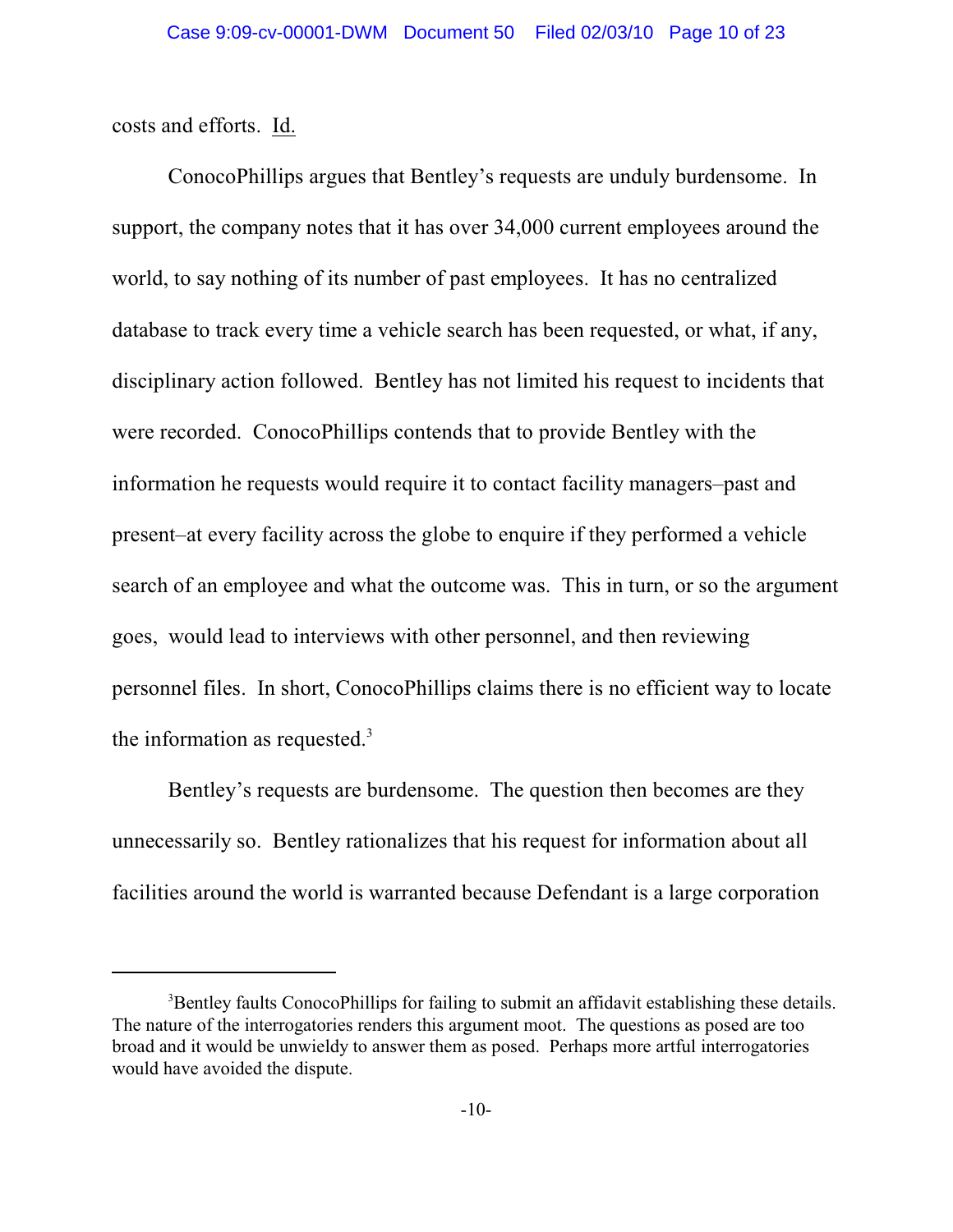with centralized offices in Texas, and that he was fired by individuals from its corporate offices in Texas. This claim does not show that his need for the discovery outweighs the burden imposed on ConocoPhillips to respond. Moreover, the likely relevance of discovery about searches and disciplinary actions at far-flung facilities is unclear. $4$  The burdens of the requests outweigh any likely benefits "without a more specific showing that the burdens of production would be minimal and that the requested documents would lead to relevant evidence". Nugget Hydroelectric, 981 F.2d at 439. The motion to compel ConocoPhillips to answer Interrogatories 5, 6, and 7, and Production Requests 11, 12 and 14 is ill taken. ConocoPhillips is entitled to attorney fees and costs in responding to "this" aspect of Bentley's motions.

3. Request for Production 17

Bentley also requested all documents that "refer or relate to [ConocoPhillips'] OWST policy." OWST refers to the company's oral, written, suspension, termination" progressive discipline policy. ConocoPhillips objected that the request is

<sup>&</sup>lt;sup>4</sup>Bentley asserts the discovery is relevant because it would answer questions such as when else have corporate officials visited a facility, conducted a search and then terminated an employee. This proposition can be answered, however, through a much more narrow, focused and less burdensome discovery request than the ones at hand.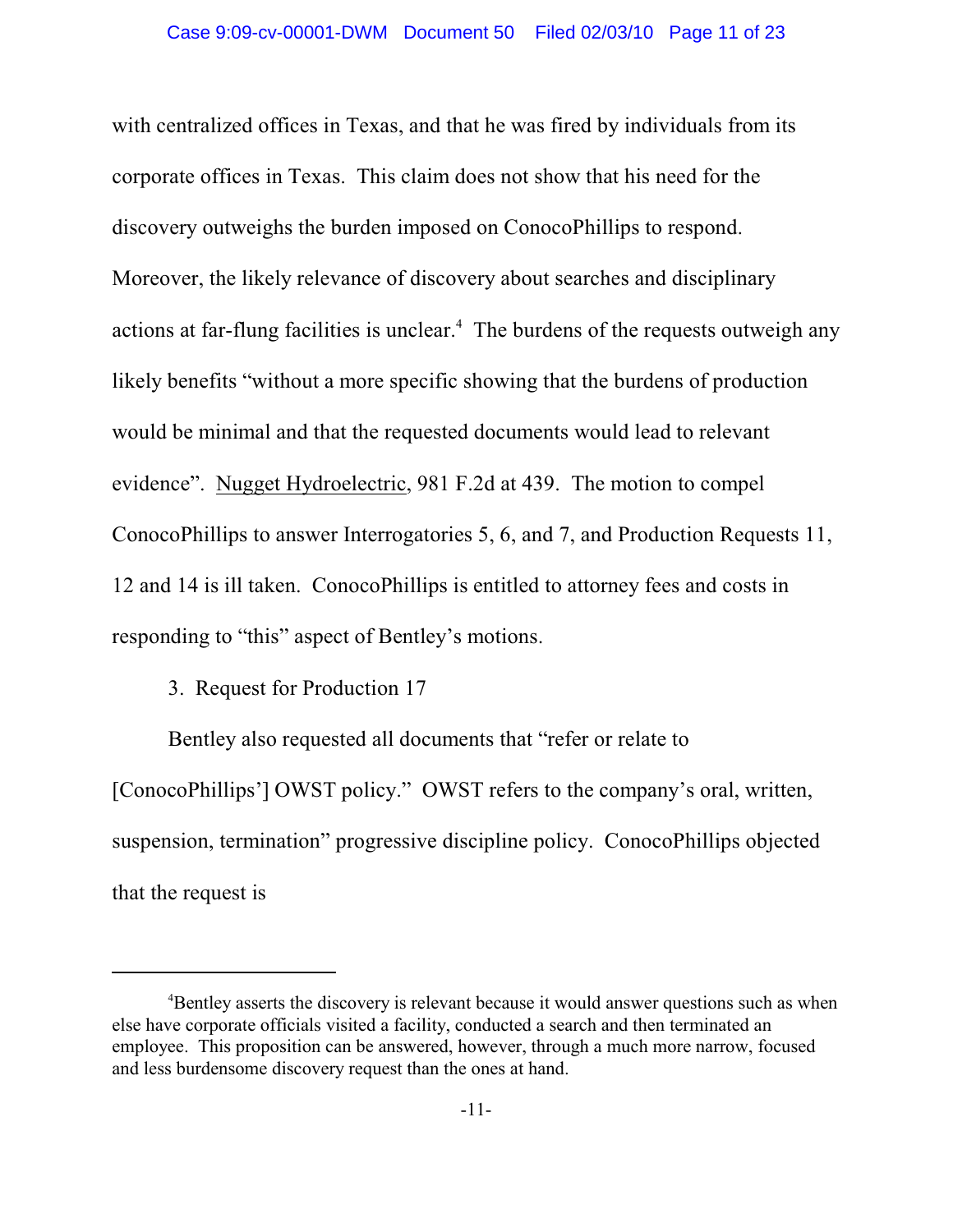overly broad, unduly burdensome, not limited in time, not reasonably calculated to the discovery of admissible evidence and the term "OWST policy" is vague and ambiguous because [ConocoPhillips] has no written policy titled "OWST".

(dkt #29-1, p. 14.) Bentley clarified that he is only seeking the disciplinary policies in place during Bentley's employment. (dkt #29-2, p. 3.) To this, ConocoPhillips supplied Bentley with its Firearms/Weapons Policy. Unless the only discipline ConocoPhillips recognizes involves firearms then the answer and production is not responsive.

ConocoPhillips must provide Bentley all disciplinary policies as requested through Bentley's clarification. ConocoPhillips argues that it already fully responded to Bentley's request, but if so the position seems at odds with the objection that the request is vague. It also argues that Bentley is inappropriately expanding his original request from the production of the OWST policy to relevant disciplinary policies. This seems like posturing if it isn't game playing. Bentley originally sought all documents that refer or relate to the OWST policy thinking OWST was the relevant disciplinary policy. When Bentley learned that there is no "OWST" policy, it clarified that it was seeking the disciplinary policies in place during Bentley's term of employment, and no longer needed all documents that refer or relate to OWST. ConocoPhillips now knows what Bentley is seeking, it is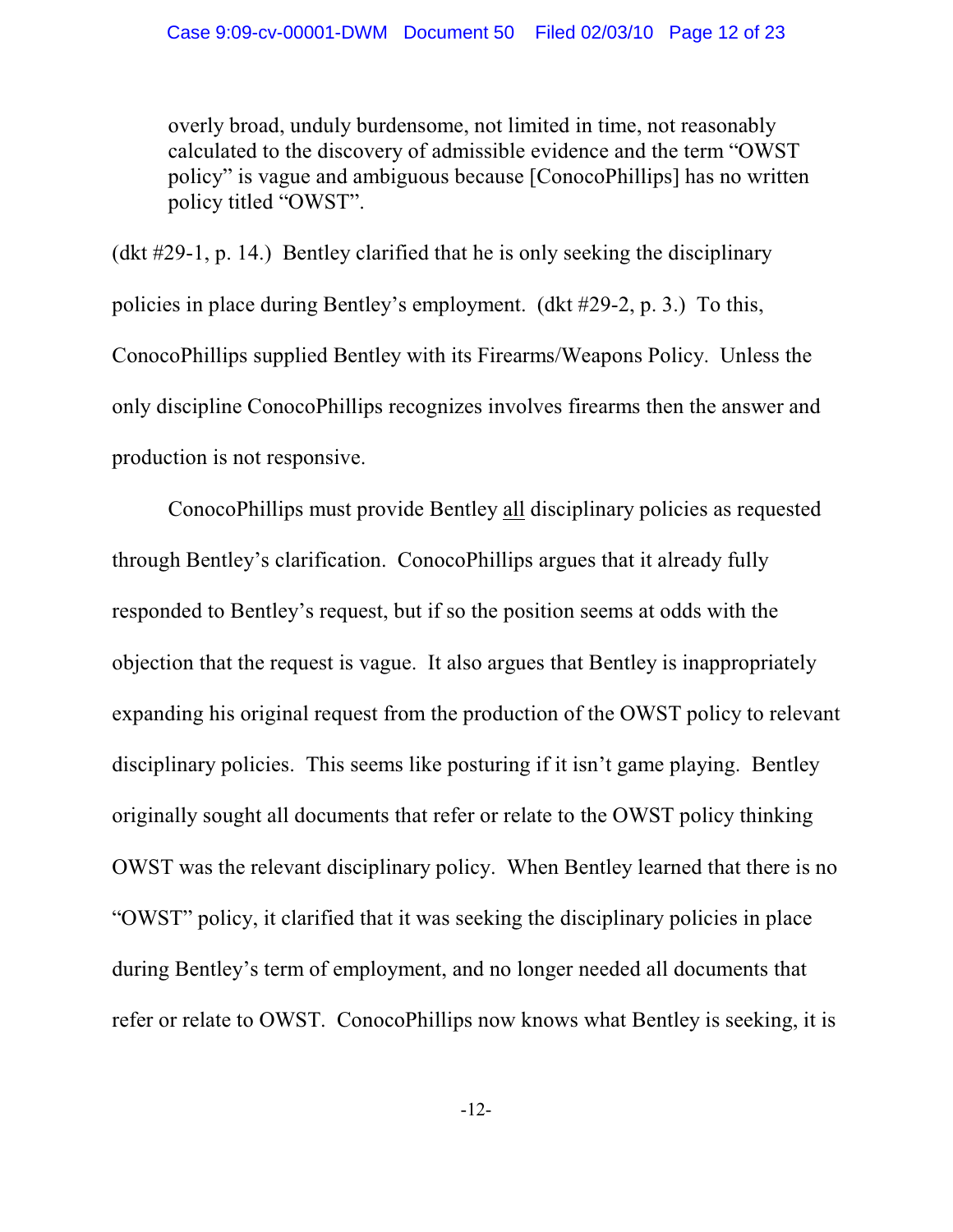relevant, and there is no reason why the company should not comply with the request. Bentley is entitled to attorney fees and costs necessitated by ConocoPhillips obstructionism on a matter that may go to the heart of the case.

#### **D. Motion to Exclude Defendant's Expert Witness**

Bentley moves to exclude ConocoPhillips' expert witness because the witness' expert report relies on materials that Bentley should have received but was never given, and those materials were not produced before the expert deadline. ConocoPhillips counters that any materials its expert reviewed that Bentley did not receive prior to the deadline is because he did not request them, and that its expert witness made a full disclosure by listing–albeit not producing–all the materials she relied upon. For the reasons that follow, Bentley's motion to exclude is granted in part.

# 1. Background

In its initial disclosure on July 14, 2009, ConocoPhillips informed Bentley that it had delivered to him its "policies relating to searches, firearms, violence in the workplace and overtime." (Def.'s Resp. 15.) Bentley later requested the production of all documents that "refer or relate" to ConocoPhillips' search policy and firearms policy, and requested all documents that relate to the claims in the complaint. ConocoPhillips objected to these requests as overly broad and it did

-13-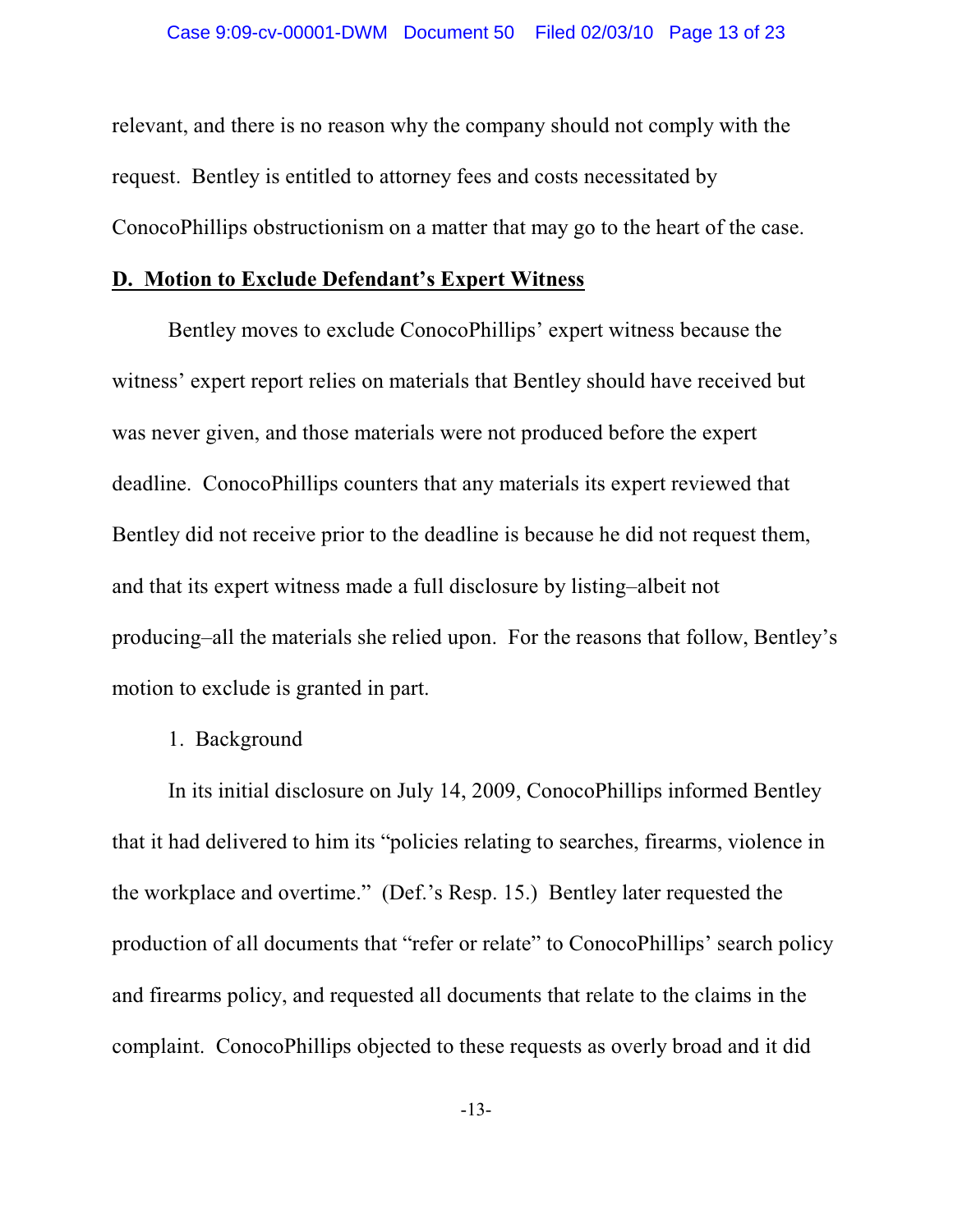not produce those things it evidently had.

On November 27, 2009, the expert witness deadline, ConocoPhillips disclosed Anna Winningham as an expert witness. In doing so it produced her written report. In the report, Winningham provided a list of materials she reviewed. The list included, inter alia, ConocoPhillips' Violence in the Workplace Policy, its U.S. Business Units Contraband & Inspection Guidelines, its Code of Business Ethics & Conduct Handbook, and four Violence in the Workplace Training PowerPoint Presentations. Even though ConocoPhillips claims that it disclosed "all policies relating to searches, firearms [and] violence in the workplace," as well as meeting Bentley's subsequent requests for such documents, Bentley now claims he did not receive any of the documents before the expert witness disclosure deadline.

Bentley then filed this motion to exclude ConocoPhillips' expert witness on December 11, 2009. On December 16, 2009, ConocoPhillips supplemented its discovery responses and provided all the materials Winningham reviewed that had not been previously produced.

2. Failure to Properly Disclose and Produce Materials

Bentley's motion to exclude is based on the factual premise that ConocoPhillips' expert relies upon documents that Bentley should have received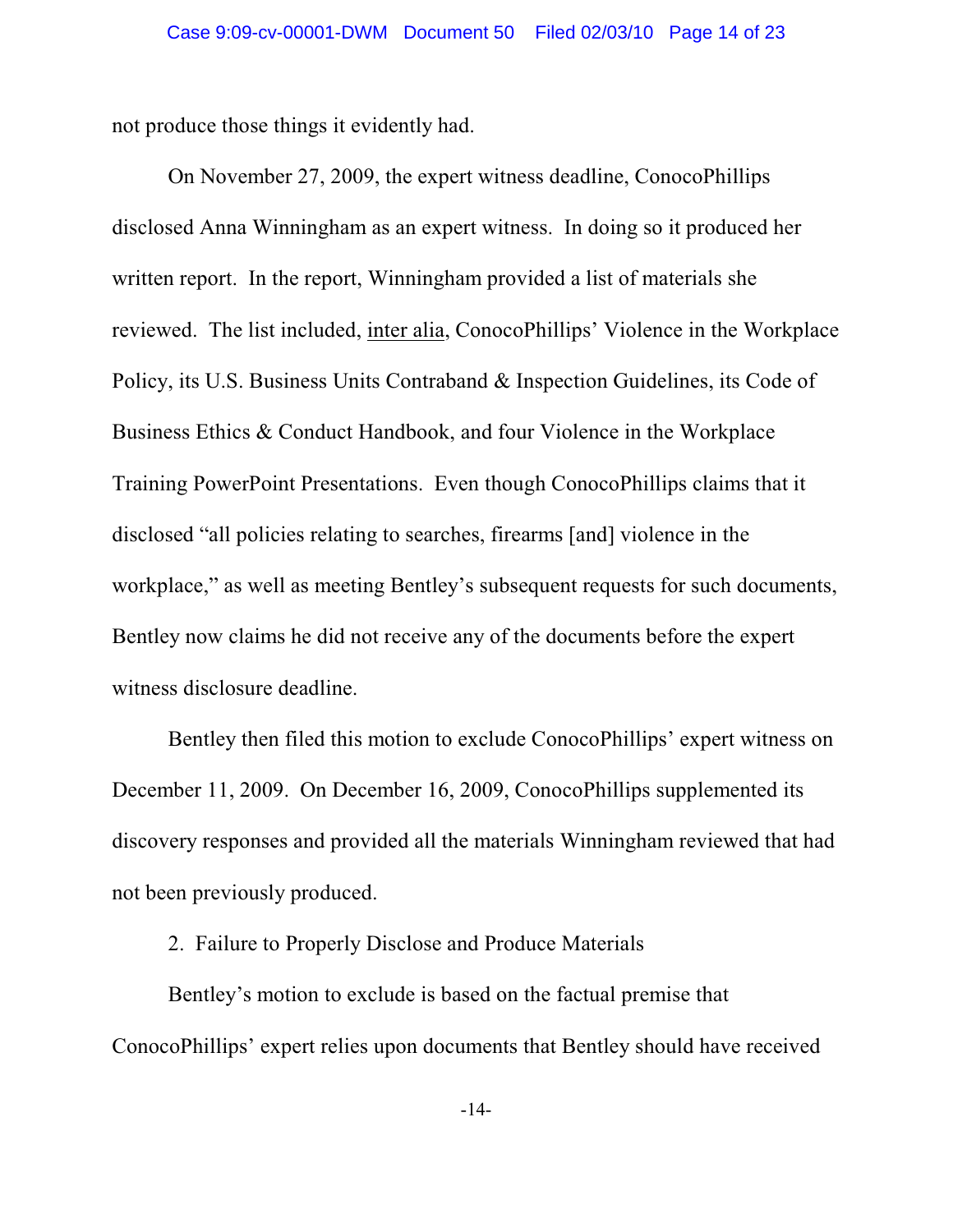months prior to the expert disclosure deadline through either ConocoPhillips' initial disclosures or responses to interrogatories and requests for production.

a. Initial Disclosures

As part of its initial disclosures, ConocoPhillips informed Bentley that it had delivered to him its "policies relating to searches, firearms, violence in the workplace and overtime." (Def.'s Resp. 15.) Bentley claims that ConocoPhillips' expert relies upon such policies that were not disclosed to him prior to the expert disclosure deadline.

There are two factual questions involved here. First, are the documents that ConocoPhillips failed to produce before the expert disclosure deadline company policies relating to searches, firearms or workplace violence? Bentley presumes without argument that they are. The company's violence in the workplace policy and Contraband & Inspection Guidelines are such policies.

Second, were the violence in the workplace policy, and contraband and inspection guidelines relied upon by the expert witness produced before the expert disclosure deadline? Bentley states he did not receive these materials until after the expert disclosure deadline, (Pl.'s Br. 3), while ConocoPhillips suggests they were produced prior to the deadline. (Def.'s Resp. 15.) It is unclear exactly what has transpired. ConocoPhillips informed Bentley that it had produced its "policies

-15-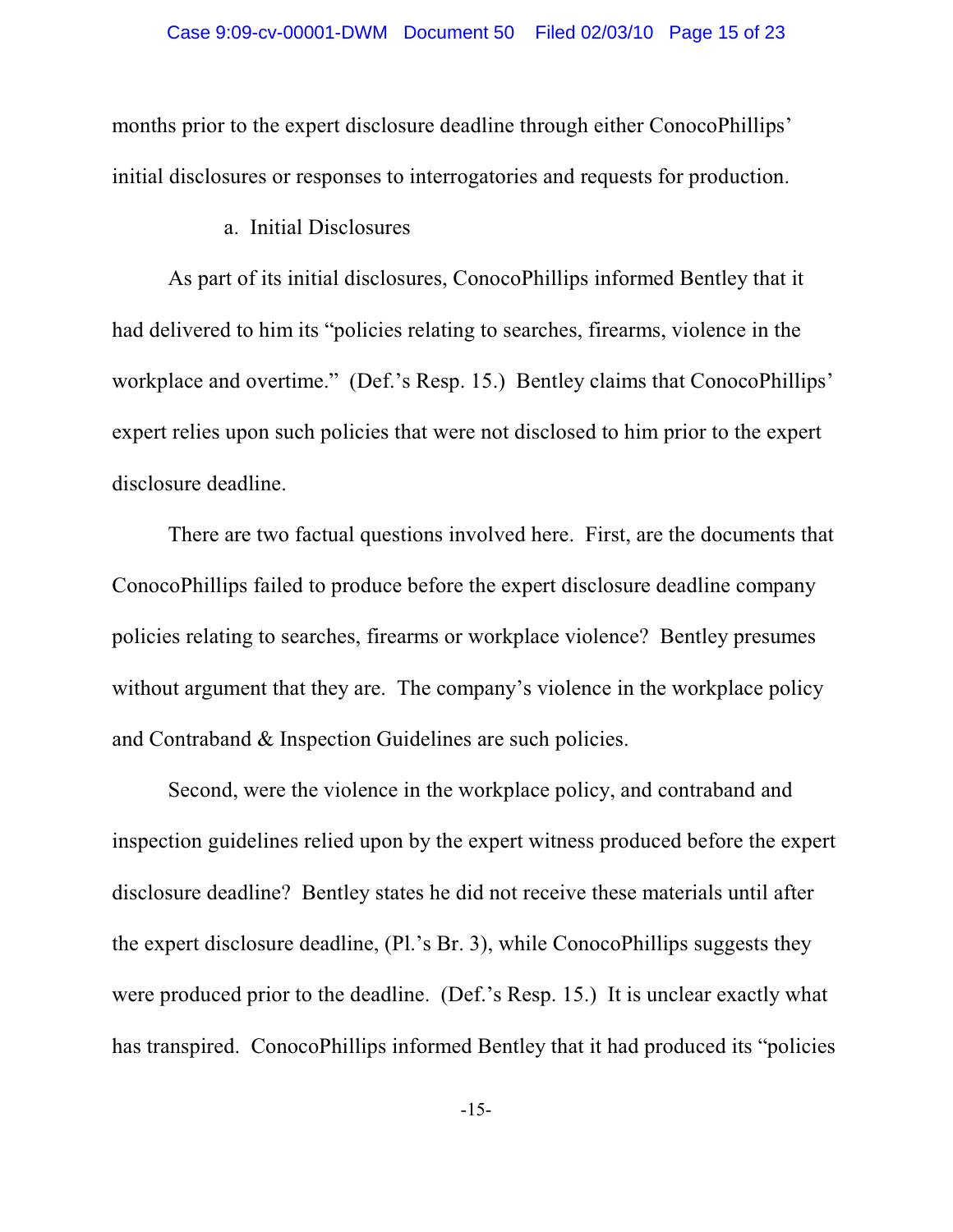relating to . . . violence in the workplace." If its expert relied upon a different or additional violence in the workplace policy, then ConocoPhillips' initial disclosure was misleading at best.

## b. Interrogatories and Requests

Bentley lists sixteen separate discovery requests that he claims should have caused ConocoPhillips to produce the documents it provided to its expert but did not produce to Bentley before the expert disclosure deadline. Not all fall categorically into Bentley's view.<sup>5</sup>

Bentley asked for documents that refer or relate to the company's firearms and search policies. Some of the documents ConocoPhillips' expert relies upon–such as the Violence in the Workplace Policy and the Code of Business Ethics and Conduct Handbook–specifically refer or relate to those policies.<sup>6</sup> Moreover, when ConocoPhillips' expert witness requested these documents it should have alerted the company about the shortcomings in its initial disclosures and discovery responses. There are discovery documents–e.g. the violence in the

<sup>&</sup>lt;sup>5</sup>For instance, Bentley requested all documents that relate in any manner to the claims in the Complaint. While this might capture the documents that the expert relied upon, this request seems broad.

<sup>&</sup>lt;sup>6</sup>Firearms policies are part of a company's violence in the workplace policies. (See Expert Review by Anna M. Winningham, p. 6, Nov. 27, 2009). ConocoPhillips' Code of Business Ethics and Conduct Handbook includes the company's firearms policy.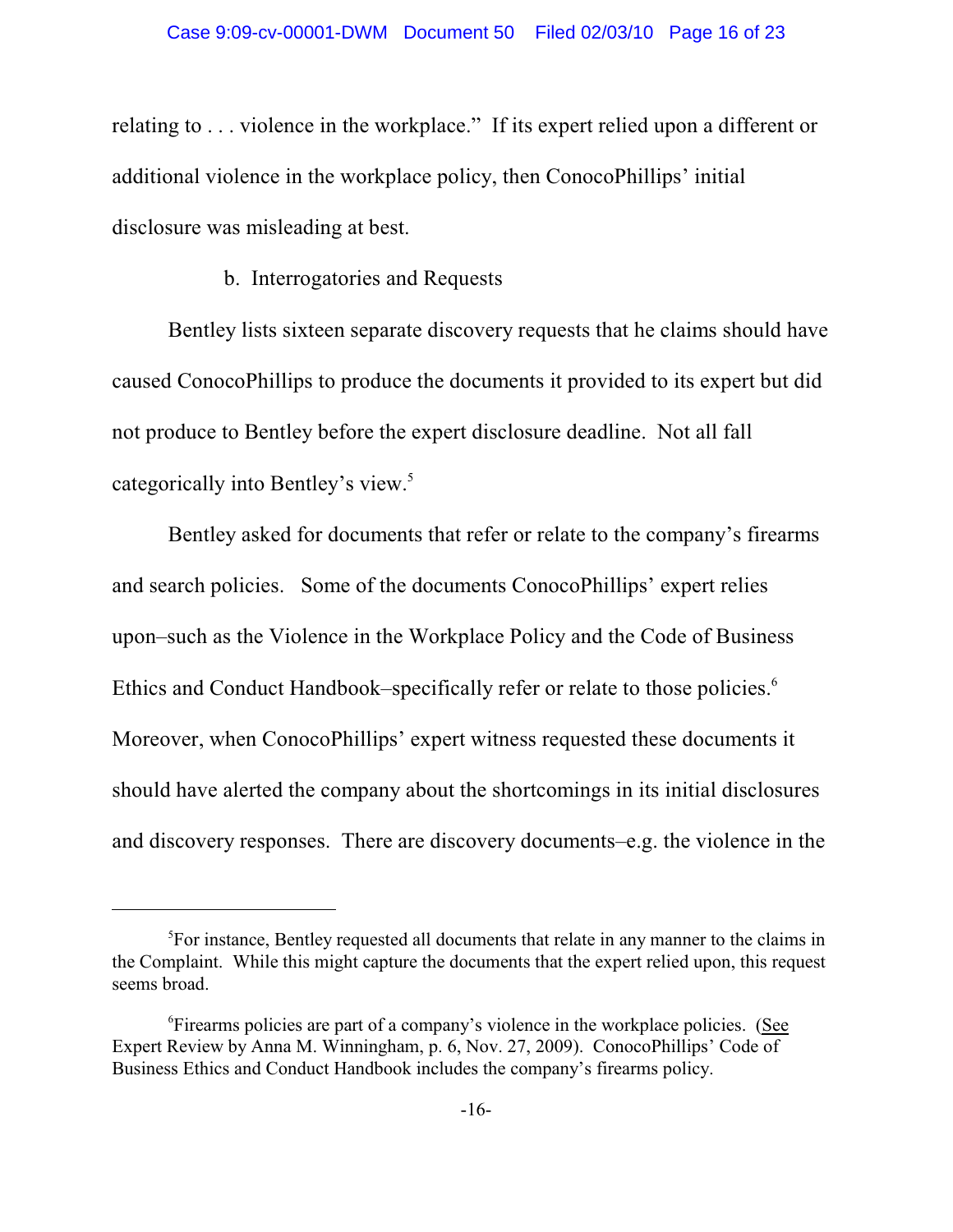#### Case 9:09-cv-00001-DWM Document 50 Filed 02/03/10 Page 17 of 23

workplace policy, contraband and inspection guidelines, Code of Business Ethics and Conduct Handbook, and violence in the workplace training PowerPoint presentations–that should have been produced when Bentley asked for documents that "refer or relate" to the company's firearms and search policies.

Bentley also asked for all documents, correspondence, and email prepared by or sent to ConocoPhillips' expert witness. This request would likely have covered all of the materials the expert relied upon. Yet again, ConocoPhillips objected to the request on June 3, 2009. Rule 26(a)(2) compels the disclosure of the data and information considered by the expert, including documents provided by counsel. See Iacangelo v. Georgetown Univ., 560 F. Supp. 2d 53 (D.D.C. 2008); Synthes Spine Co., L.P. v. Walden, 232 F.R.D. 460, 461-62 (E.D. Pa. 2005).

3. Fed. R. Civ. P. 26(a)(2)(B)

Federal Rule of Civil Procedure 26(a)(2)(B) mandates in relevant part, that an expert witness file a written report that includes a "statement of all opinions the witness will express and the basis and reasons for them," "the data or other information considered" and "any exhibits that will be used to . . . support" them. The July 10, 2009 Scheduling Order in this case also warned that "[a]n inadequate report or disclosure may result in exclusion of the expert's opinions at trial." The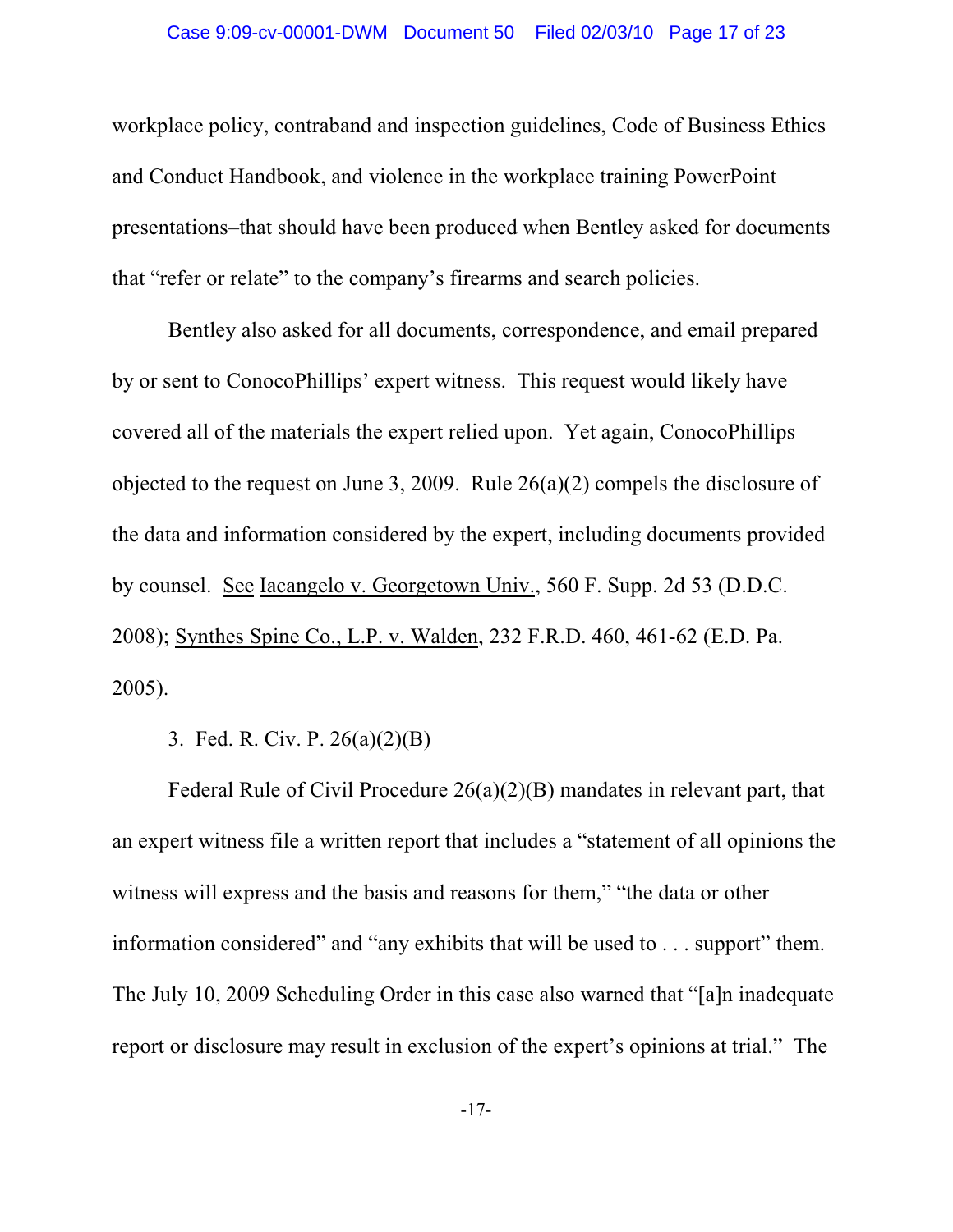deadline for complete disclosures was set for November 27, 2009.

ConocoPhillips argues that it complied with Rule 26 and this Court's Scheduling Order because all the materials relied upon by its expert were listed in the report. This argument is premised on the notion that the "data or other information" relied upon by an expert witness need not be "physically provided." Dolin v. Contemporary Fin. Solutions, 2009 WL 4730465, at \*2 (D. Colo. Dec. 8, 2009). Thus, ConocoPhillips contends because it listed its Violence in the Workplace Policy, without producing it, that the company has conformed to the requirements of Rule 26.

The argument is unpersuasive for two reasons. First, it inaccurately restates Bentley's argument. Bentley is not arguing that the expert testimony should be excluded simply because the policy was not physically attached to the report. Rather, Bentley argues the testimony should be excluded because the expert relies upon materials that ConocoPhillips previously informed Bentley that it had delivered to him but in fact had not, or were requested by Bentley but were never produced.

Second, ConocoPhillips' reading of Rule 26(a)(2) contravenes the purpose of the rule. Rule 26(a) disclosures are designed to save "time and expense" by requiring parties to reveal the data and materials upon which an expert's testimony

-18-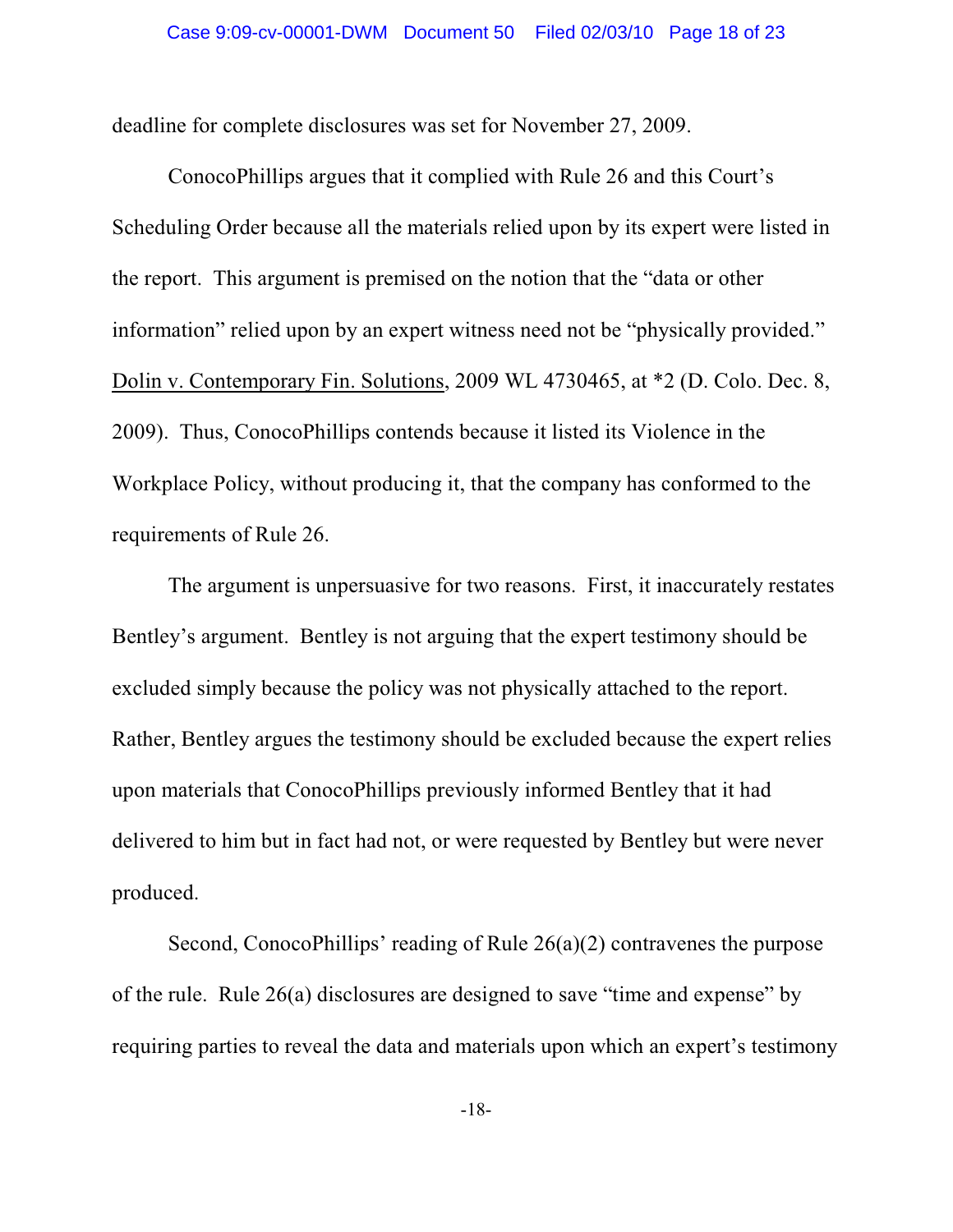is based. Fed. R. Civ. P. 26(a) advisory committee's notes. "A major purpose of the [rule] is to accelerate the exchange of basic information about the case and to eliminate the paper work involved in requesting such information, and the rule should be applied in a manner to achieve those objectives." Id.

The rule does not allow ConocoPhillips to inform Bentley that it has produced its violence in the workplace policy when in fact it has not, and then consider its mere listing of the policy's existence in the expert report to be enough to satisfy Rule 26(a)(2). If such were the case, Bentley would be expected to request documents that he had supposedly received, a concept that defies common sense, not to mention Rule 26 and the scheduling order in this case.

The failure to disclose a report meeting the requirements of Rule 26(a)(2)(B) may preclude the proponent from introducing the evidence at trial. Such a sanction is "automatic and mandatory" when the party failing to disclose cannot show the failure was justified or harmless. The record here justified neither. See, Pena-Crespo v. Puerto Rico, 408 F.3d 10, 13-14 (1st Cir. 2005).

In line with this analysis, this Court has previously excluded a party's expert witness from relying upon data that was not produced by the expert disclosure deadline. Olson v. Montana Rail Link, Inc., 227 F.R.D. 550 (D. Mont. 2005). In that case, an expert witness submitted his written report that referenced the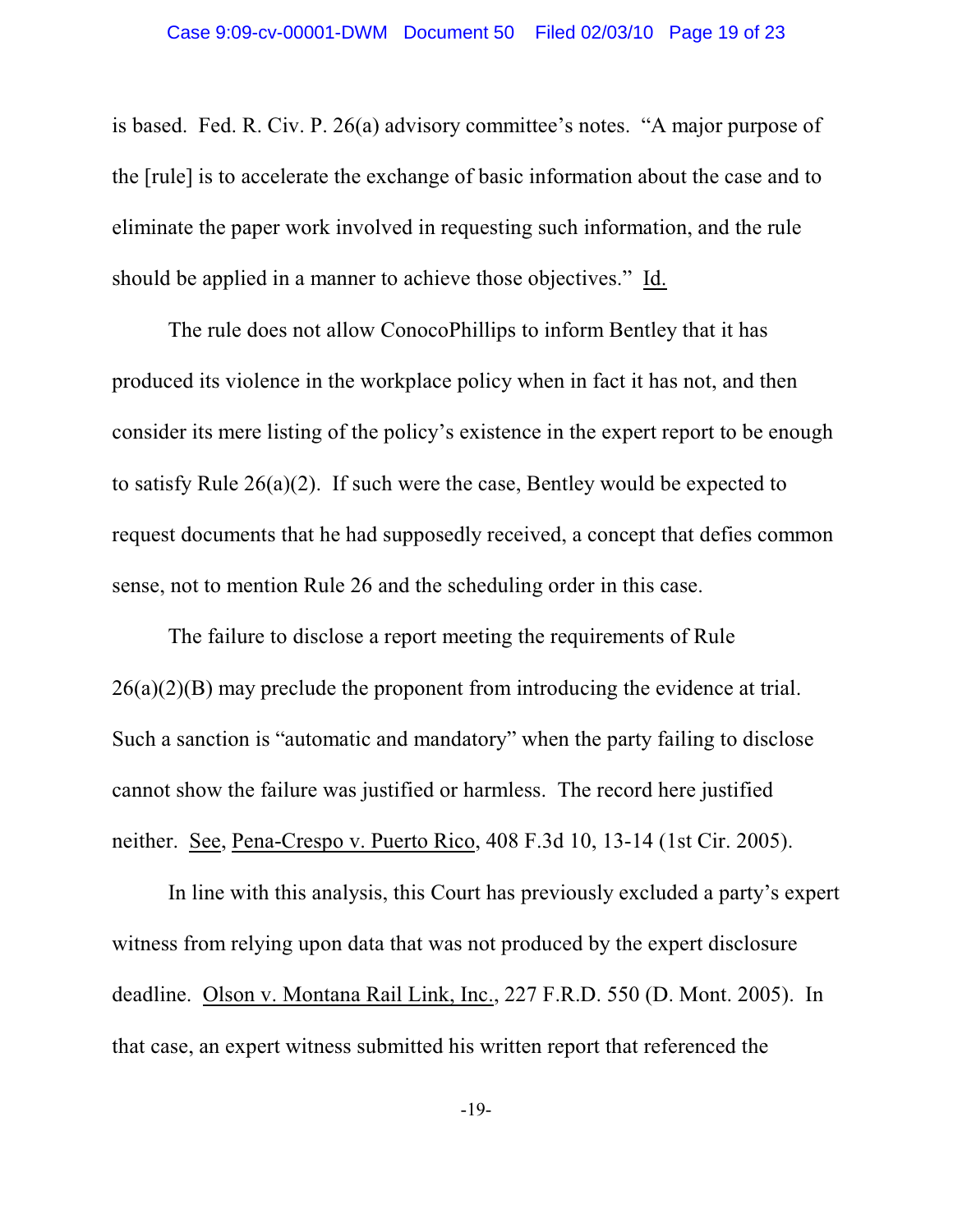underlying data without disclosing it. The opposing party then requested the information, but received only part of it. Id. at 551. The half-hearted response was viewed as a demonstration of the party "gaming the rules." Id.

Here, ConocoPhillips failed to produce all of its violence in the workplace policies to Bentley, while its own expert was reviewing and relying on them. In the expert's written report, the policy was listed but still not made available to Bentley. ConocoPhillips did not correct this inadequacy until after the expert disclosure deadline and Bentley filed this motion. This allowed Defendant's expert to rely on materials that Bentley's expert should have also received. In short, ConocoPhillips was "gaming the system" by providing one set of policies to Bentley and another to its expert, and in doing so failed to fully disclose its expert testimony by the deadline. The consequence is to strike those portions of the expert's testimony that relate to the undisclosed material.

#### 4. Sanctions

Under Rule  $37(c)(1)$ , a party who fails "to provide" expert testimony disclosure cannot use that information at trial, "unless the failure was substantially justified or is harmless." This is "a 'self-executing,' 'automatic' sanction to 'provide[] a strong inducement for disclosure of material . . . .'" Yeti By Molly, Ltd. v. Deckers Outdoor Corp., 259 F.3d 1101, 1106 (9th Cir. 2001) (quoting Fed.

-20-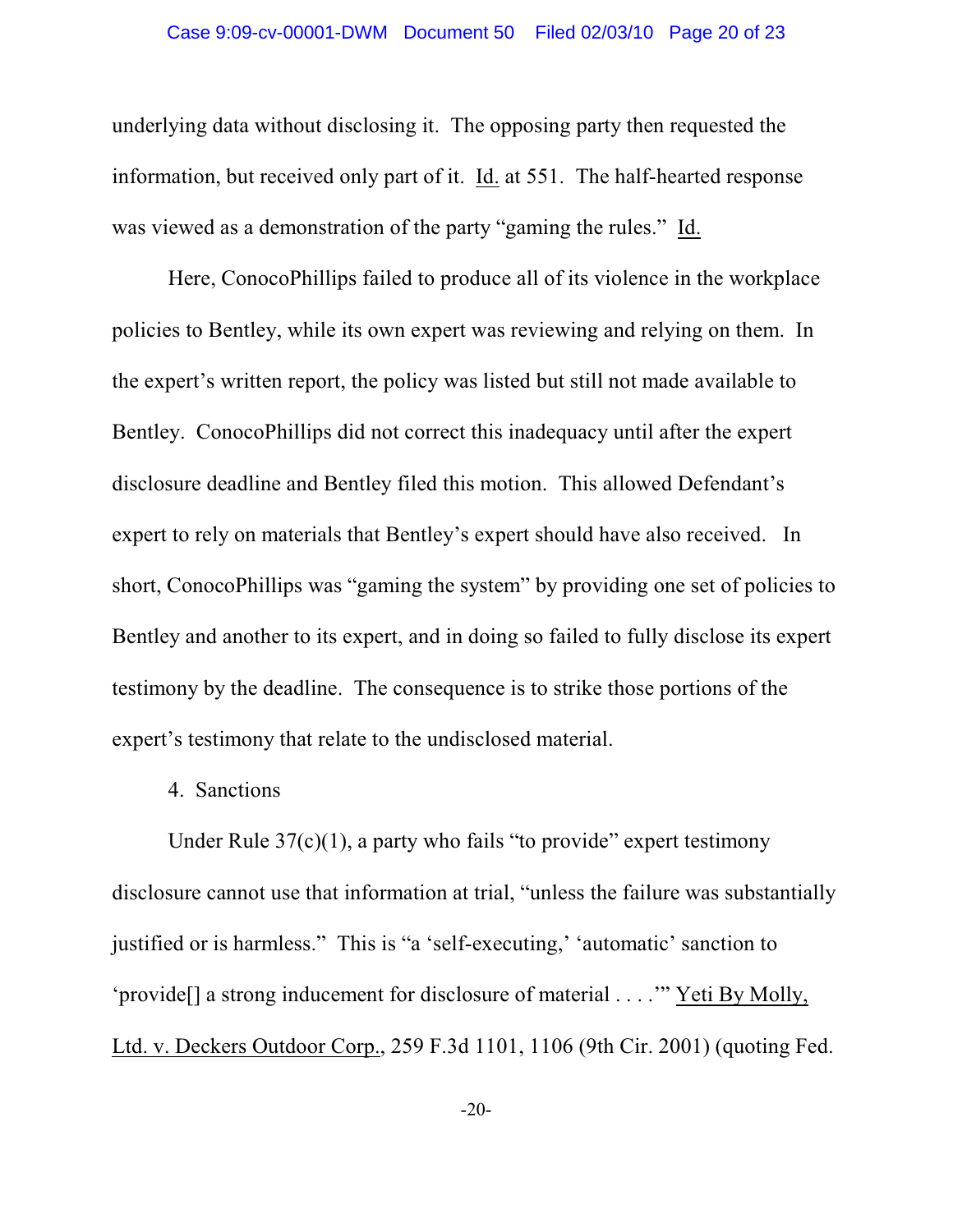R. Civ. P. 37 advisory committee's note).

ConocoPhillips argues that its failure to disclose all the materials relied upon by its expert was substantially justified by the fact that the materials were subsequently disclosed. The rules do not depend on the ad hoc or post hoc decisions of the parties or counsel. Nor do the pretrial orders of the court have any meaning if they can be bent or disregarded with impunity. There is no justification to handing over documents to an expert but omitting to hand them over to the other side, especially when the information had been requested under the rules.

ConocoPhillips next argues that Bentley has not been harmed by its failure to produce the materials because he received them on December 16, 2009, and thus he still had time to prepare a rebuttal report prior to the deadline of December 29, 2009. Not so. ConocoPhillips' conduct limited Bentley's ability to prepare a rebuttal report that must be done within 30 days of the disclosure. The failure to disclose the policy at the time of initial disclosures deprived Bentley of fully informing his own expert, with the aid of the documents, and possibly subjecting the expert to issues on cross examination that go to his or her credibility.

Bentley seeks the exclusion of the company's expert testimony, as well as an order for ConocoPhillips to show cause as to why it should not pay his fees and costs incurred throughout the discovery process. ConocoPhillips gained an

-21-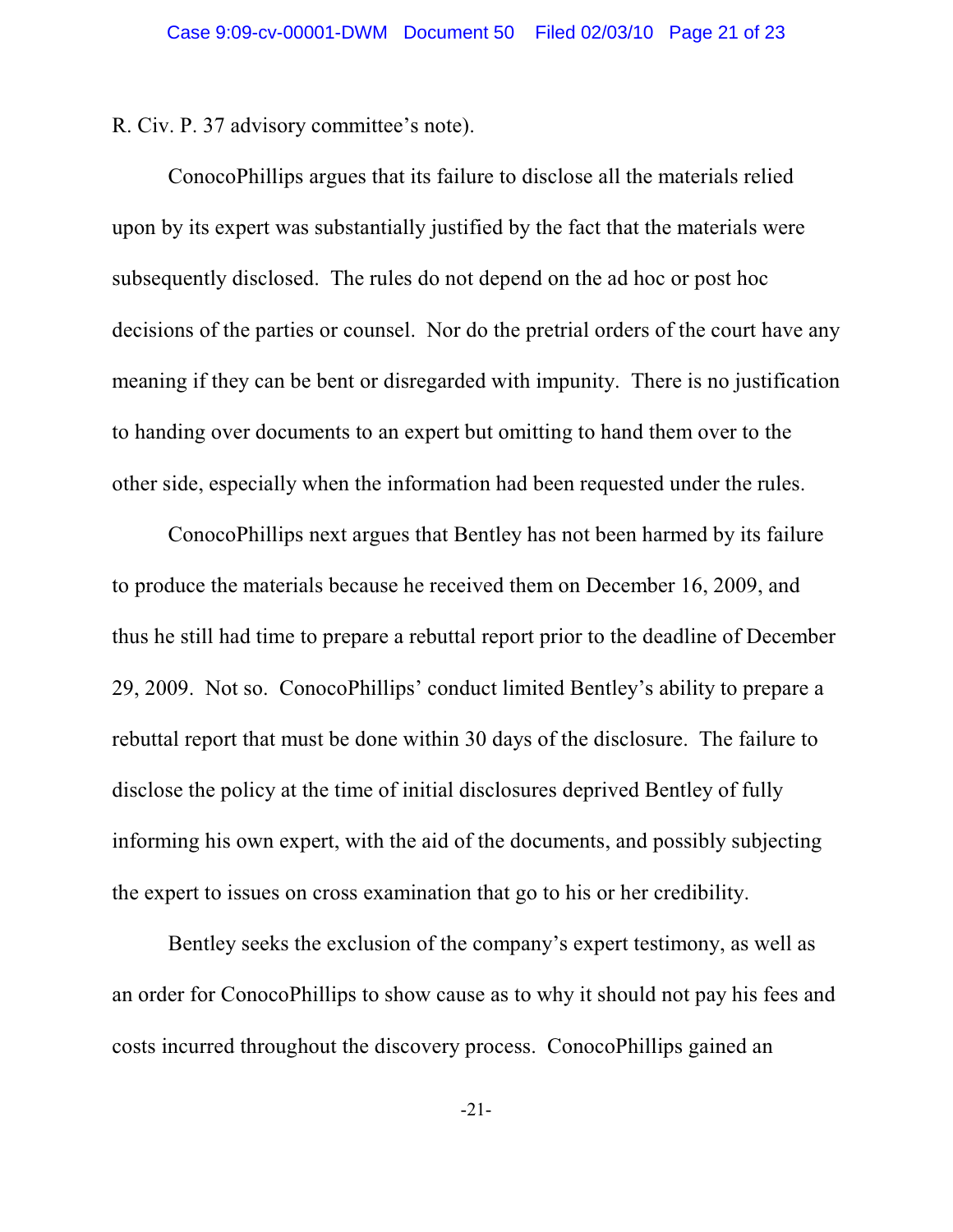advantage by allowing its expert to rely on things that Bentley did not have but should have. Here the appropriate sanction is to prohibit the expert witness from testifying or expressing any opinion based on documents ConocoPhillips should have produced to Bentley in its initial disclosures and discovery responses, but failed to do.

Neither party is entitled to attorney fees or costs associated with this motion.

#### **IV. Conclusion**

THEREFORE, IT IS ORDERED that Bentley's Motion to Compel production of the Supervisor's personnel file (dkt #26) is GRANTED subject to a limited protective order as described in this order.

IT IS FURTHER ORDERED that Bentley's motion to compel answers to discovery requests concerning any person who has been searched or disciplined by the company anywhere in the world (dkt #28) is DENIED. IT IS FURTHER ORDERED that the motion to compel ConocoPhillips to produce disciplinary policies in place during Bentley's employment (dkt #28) is GRANTED.

IT IS FURTHER ORDERED that Bentley's Motion to Exclude Defendant's Expert Witness (dkt #30) is GRANTED in part and DENIED in part. ConocoPhillips' expert is precluded from expressing any opinion at trial based on a document, standard, compilation or report that was not produced in response to